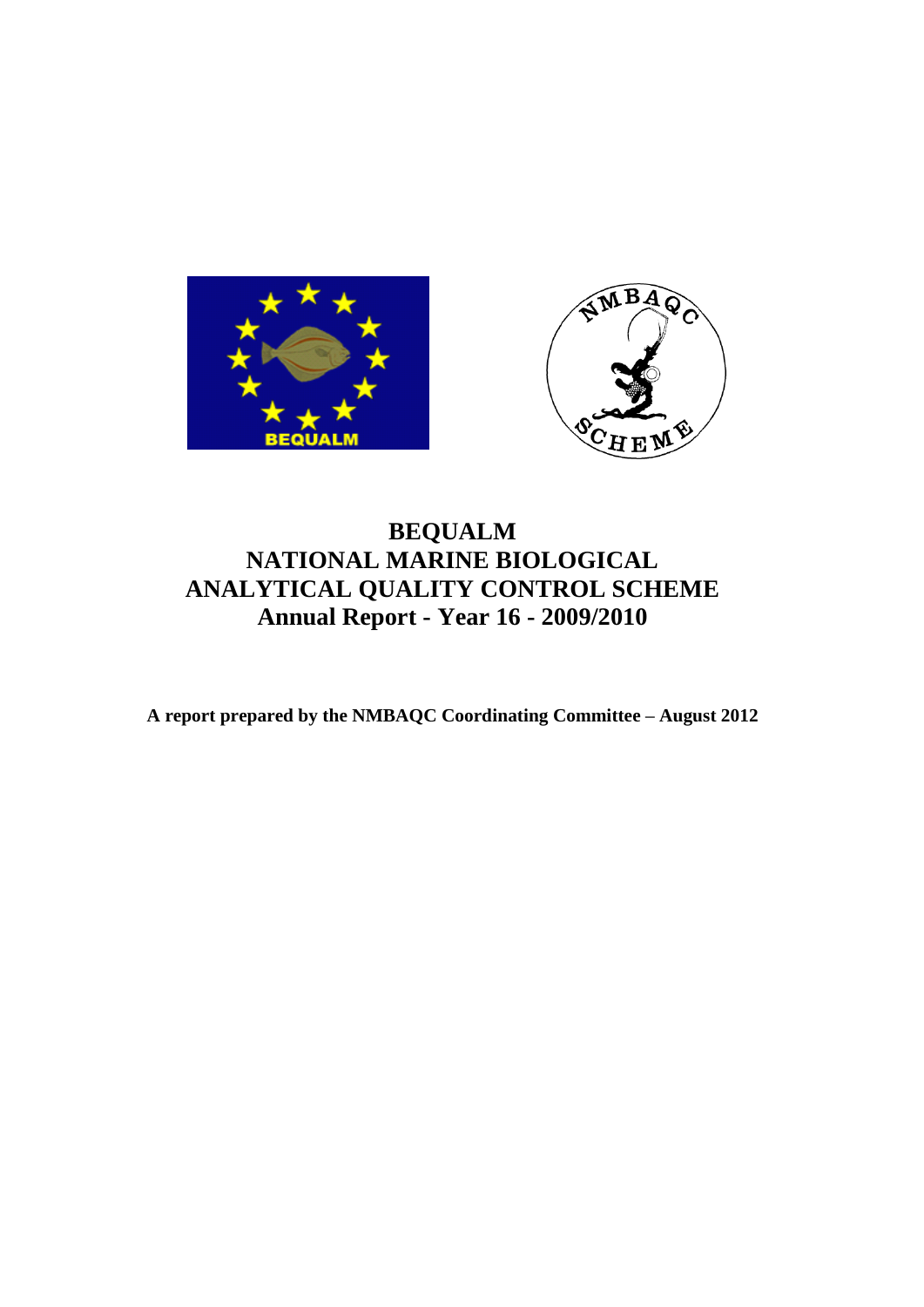# **Table of Contents**

| 1.1   |                                                                       |  |
|-------|-----------------------------------------------------------------------|--|
| 1.1.1 |                                                                       |  |
| 1.1.2 |                                                                       |  |
| 1.1.3 |                                                                       |  |
| 1.2   |                                                                       |  |
| 1.2.1 |                                                                       |  |
| 1.2.2 |                                                                       |  |
| 1.3   |                                                                       |  |
| 1.4   |                                                                       |  |
| 1.4.1 |                                                                       |  |
| 1.4.2 |                                                                       |  |
| 1.5   |                                                                       |  |
| 1.5.1 |                                                                       |  |
| 1.5.2 |                                                                       |  |
| 1.5.3 |                                                                       |  |
|       | Appendix 1 - NMBAQC Co-ordinating Committee - Year 16 - 2009/2010     |  |
|       |                                                                       |  |
|       | Appendix 3 - BEQUALM/NMBAQC Scheme Taxonomic Workshop November 200912 |  |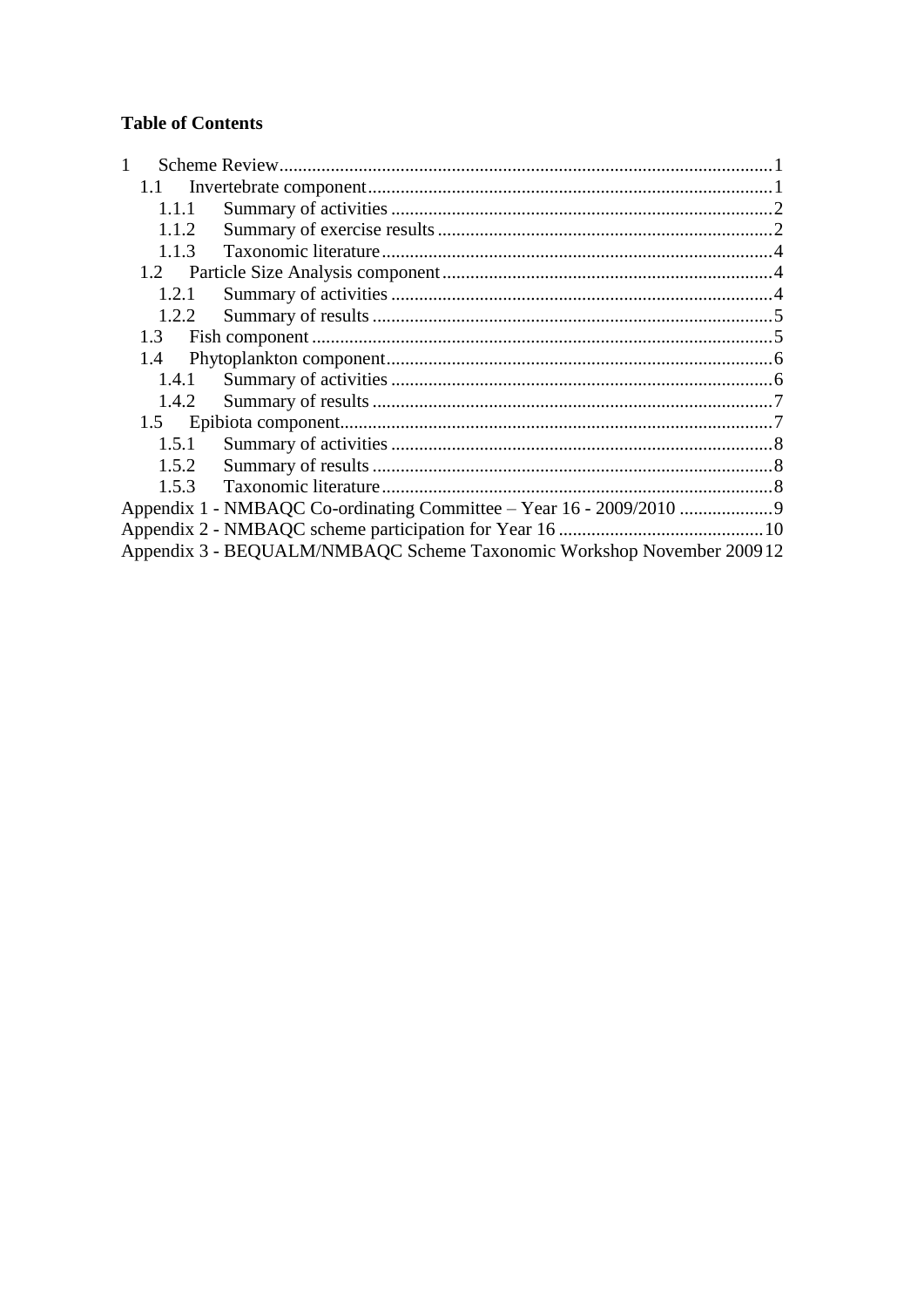This Year 16 Annual Report provides synopsis of the scheme year's activities over 2009/2010. Detailed information about each of the scheme components is now available as separate reports or bulletins on the scheme's website. The relevant documents are all cited here and the reader is directed via hyperlinks to the NMBAQC website as appropriate.

The NMBAQC coordinating committee held three meetings during the scheme Year 16 on  $16<sup>th</sup>$  June 2009,  $8<sup>th</sup>$  October 2009 and  $19<sup>th</sup>$  January 2010. The minutes from these committee meetings are now available on the [NMBAQC website.](http://www.nmbaqcs.org/reports.aspx)

<span id="page-2-0"></span>Committee Membership for Year 16 is shown in Appendix 1.

# **1 Scheme Review**

The scope of the NMBAQC scheme continued to develop in Year 15 to encompass the requirement to provide quality assurance for assessments under the Water Framework Directive (WFD), for which monitoring commenced in the UK in 2007. The scheme still maintains its role to provide Analytical Quality Control for Invertebrate and Particle Size data collected for UK CSEMP (Clean Seas Environment Monitoring Programme – formerly the NMMP). Under the UK Marine Monitoring and Assessment Strategy (UKMMAS) the NMBAQC coordinating committee now reports to the Healthy and Biologically Diverse Seas Evidence Group HBDSEG. In Yr 16 the NMBAQC agreed their [Terms of Reference](http://www.nmbaqcs.org/media/5140/nmbaqc_tor_2010%20final.pdf) with HBDSEG.

Year 16 of the scheme involved training and testing exercises for the Invertebrate, Particle Size and Phytoplankton components as have been run in previous years. This year the annual Invertebrate component workshop involved a four-day beginner's taxonomic workshop at the Unicomarine Laboratory in Letchworth. New items of work for the NMBAQC in Year 16 involved: a Fish reverse ring test; a Fish taxonomic workshop; and, a workshop to discuss the outcomes of the trial video ring test for the Epibiota component.

In Year 16 work was completed on the update of the 1978 'Key to the fishes of Northern Europe' by Alwyne Wheeler. This seminal field key for fish biologists was updated by Peter Maitland (Fish Conservation Centre, Scotland) and Douglas Herdson (Marine Fish Information Services, Devon) and was edited by Steve Coates (Environment Agency). Further information can be found on the [NMBAQC website.](http://www.nmbaqcs.org/scheme-components/fish/literature-and-taxonomic-keys.aspx)

The NMBAQC also produced a new webpage which introduces a [Quality Assurance](http://www.nmbaqcs.org/qa-standards.aspx) system for marine biological monitoring, and includes a paper outlining the QA system that all agencies, their contractors, partners and data providers are expected to adhere to (for European directives: WFD, MSFD and OSPAR).

This year the participation level in the NMBAQC grew compared to Yr 15 (33 participants), with a total of 58 organisations involved in it's training and testing exercises (see Appendix 2).

<span id="page-2-1"></span>Summaries of all the component activities are provided below:

### **1.1 Invertebrate component**

Contract Manager: Myles O' Reilly, SEPA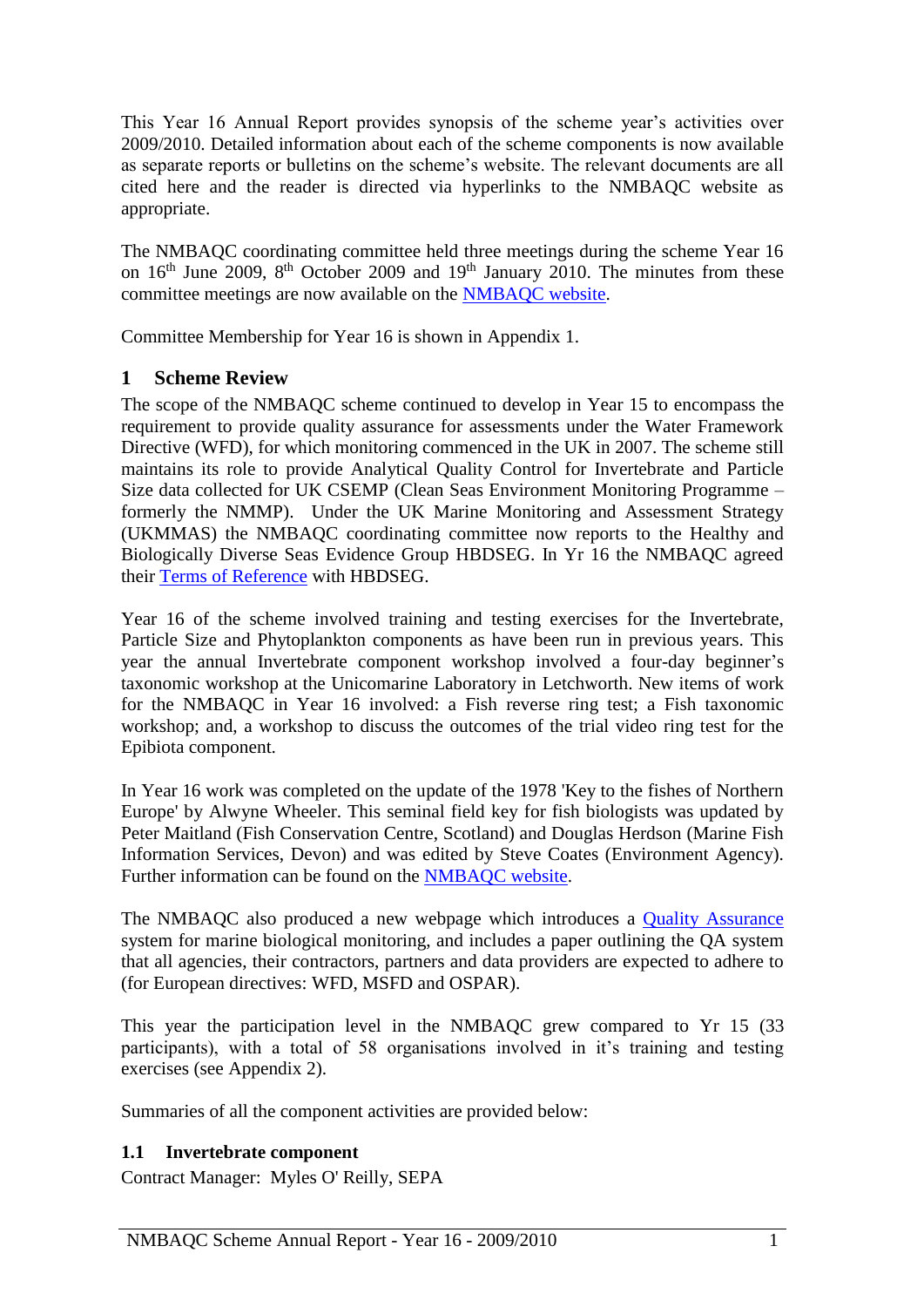## Component Administrator: David Hall, Thomson Unicomarine Ltd

## <span id="page-3-0"></span>*1.1.1 Summary of activities*

The sixteenth year of the Scheme (2009/10) involved a series of four modules under the Invertebrate component:

- Invertebrate Ring Test identification (RT37 and RT38) training exercise. Two sets of twenty-five specimens of benthic invertebrates (RT37 general invertebrate ring test, RT 38 'Targeted Beginners' Training Pack specimens', taxa without errors from previous ring tests) supplied for identification by participating laboratories.
- Macrobenthic invertebrate sample analysis (MB17; artificial estuarine samples) training exercise. One macrobenthic sample, supplied by the contractor, for full laboratory processing

(extraction, enumeration and biomass).

- Laboratory Reference (LR14) training exercise. Participating laboratories submitted twenty-five benthic invertebrate specimens for re-examination by the contractor. The specimens could be either voucher material from their reference collection for confirmation or difficult/problematic taxa about which they are unsure).
- Own Sample (OS41, OS42 and OS43) reanalysis testing exercise, with pass/fail flag for Clean Seas Environment Monitoring Programme (CSEMP, formerly UK NMMP laboratories).

Participating laboratories were requested to send the contractor their benthic invertebrate data matrices from which three samples were selected. The three chosen samples were submitted and were reanalysed by the contractor. Each 'Own Sample' was assessed on the efficiency of extraction, identification, enumeration and biomass.

An Invertebrate Taxonomic Workshop was held at the Unicomarine Laboratory in Letchworth in November 2009. This workshop was tailored for beginners, and included an introduction to key features and terminology used for many Invertebrate Phyla, with practical sessions focusing on the Phyla: Annelida, Mollusca, Crustacea and Echinodermata. Please see Appendix 3 (page 12 of this report) for the workshop timetable.

# <span id="page-3-1"></span>*1.1.2 Summary of exercise results*

Thirty-eight laboratories participated in the benthic invertebrate component of the NMBAQC Scheme in Yr 16 (see Appendix 2). Fifteen participants were government laboratories; twenty-three were private consultancies. Thirteen of the participants were responsible for CSEMP (Clean Seas Environment Monitoring Programme) sample analysis (excluding subcontracted samples). A summary of the overall NMBAQC participation levels is shown in Appendix 2 (page 10 of this report).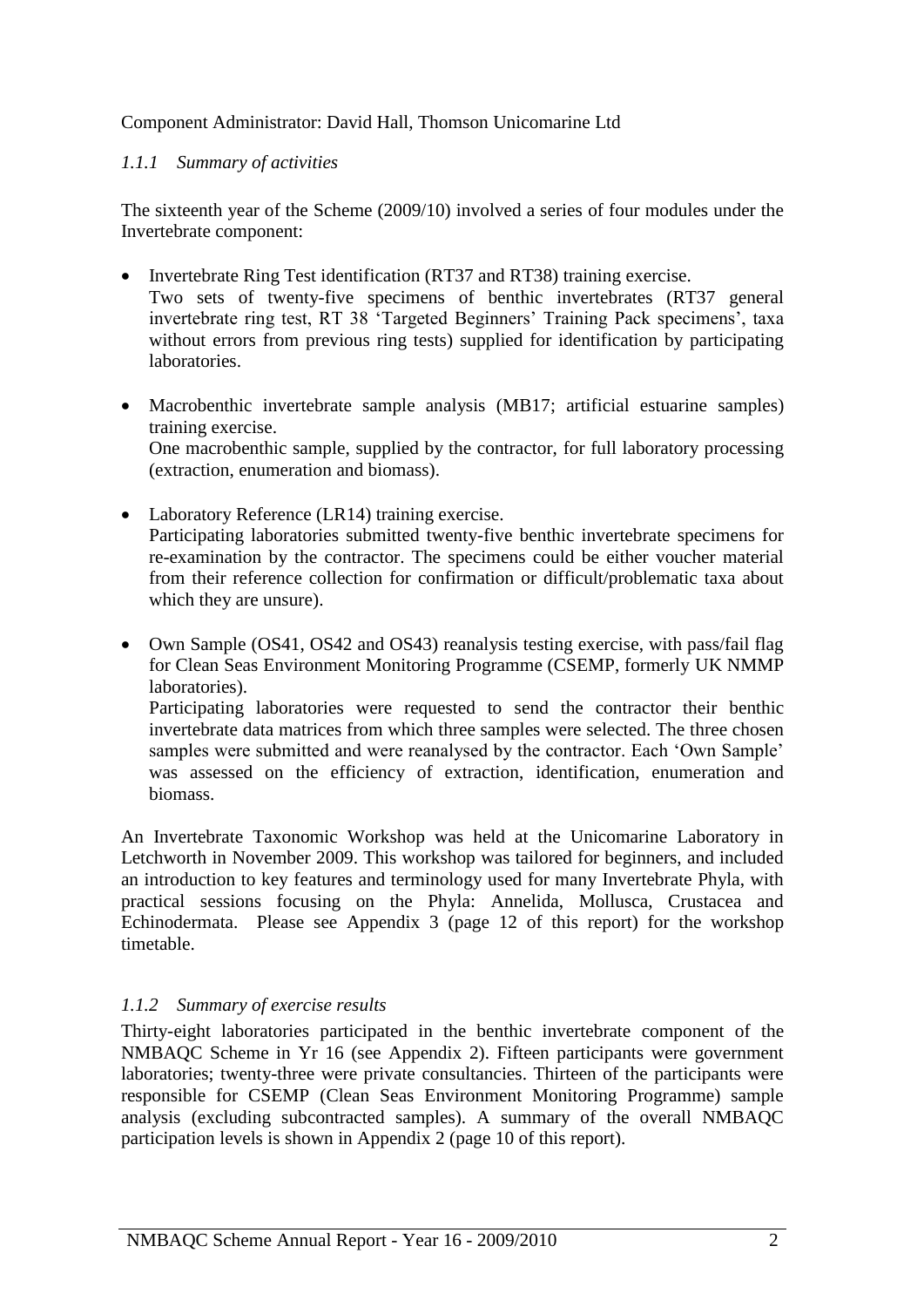The results of the Own Sample (OS41, OS42 and OS43) reanalysis testing exercise were generally consistent with the results from Yr 13 OS exercise. The Bray-Curtis similarity index (between the participating laboratory and the contractor) was greater than 95% (Pass flag) 60% of samples and in most cases (81%) the value of the index was greater than 90%, these samples all achieved 'pass' flags. All the laboratories with 'Poor' or 'Bad' sample flags for CSEMP samples addressed their 'failing' samples by undertaking remedial action. However, one of the four laboratories with 'Poor' or 'Bad' sample flags for CSEMP samples and seven of the fourteen laboratories with 'Poor' or 'Bad' sample flags for Non-CSEMP samples did not confirm whether remedial action was completed, therefore are given a 'status unknown' flag.

A summary of CSEMP samples submitted by UK Competent Monitoring Authorities (CMAs) for CSEMP sampling years 1999 to 2008 is now available on the [scheme](http://www.nmbaqcs.org/media/11652/99_08%20csemp%20os%20report.pdf)  [website.](http://www.nmbaqcs.org/media/11652/99_08%20csemp%20os%20report.pdf)

Of the training exercises, the Macrobenthic exercise MB17 posed similar problems to previous MB tests: some problems associated with sample processing methods (faunal extraction and identification of the taxa). The ring test RT37 had fairly good agreement between the identifications made by the participating laboratories and those made by Unicomarine Ltd. The majority of the generic errors can be attributed to *Tharyx* sp., *Desdemona ornata*, *Eusarsiella zostericola*, *Chaetozone gibber*, *Pterolysippe vanelli*, *Yoldiella philippiana*, *Pholoe assimilis* and *Caulleriella alata*. Further details on RT37 can be found in the Ring Test Bulletin  $(RTB#37)$ . The 'targeted' ring test  $(RT38 -$ 'Beginners' Training Pack') had fairly good agreement between the identifications made by the participating laboratories and those made by Unicomarine Ltd. The bulk of errors recorded can be attributed to six specimens: *Heterochaeta costata*, *Spio martinensis*, *Lagis coreni*, *Magelona alleni*, *Pseudoprotella phasma* and *Crepidula fornicata*. Further details on RT38 can be found in the Ring Test Bulletin [\(RTB#38\).](http://www.nmbaqcs.org/media/8725/ring%20test%2038%20bulletin.pdf) The Laboratory Reference (LR) exercise did not reveal any clear problem areas, however there were differences in the approach to this exercise by the individual laboratories (some laboratories used this to confirm voucher specimens whilst others sought a means of having 'unknowns' identified).

More detailed information on these exercises can be found in the contractors report below. Among the recommendations highlighted by the contractor is the need for NMBAQC to develop standard protocols detailing the processing requirements for macrobenthic invertebrate samples and for participants to utilise the NMBAQC's UK Standard Taxonomic Literature List database to minimise the differences in literature used for identification of invertebrates.

#### **Invertebrate component Annual Report:**

[Hall, D.J., 2011 Benthic Invertebrate Component -](http://www.nmbaqcs.org/media/10635/yr16_annrep0910_inverts.pdf) Report from the Contractor. Scheme [Operation –](http://www.nmbaqcs.org/media/10635/yr16_annrep0910_inverts.pdf) Year 16 – 2009/10. A report to the NMBAQC Scheme participants. 23pp, June 2010.

#### **Yr 16 Own Sample Report:**

[Own Sample Module Summary](http://www.nmbaqcs.org/scheme-components/invertebrates/reports/os41-4243-summaryrpt.aspx) Report OS41, 42 & 43 - February 2011

Hall, D.J., 2011. National Marine Biological Analytical Quality Control Scheme. Own Sample Module Summary Report OS41, 42 & 43. Report to the NMBAQC Scheme participants. 24pp, February 2011.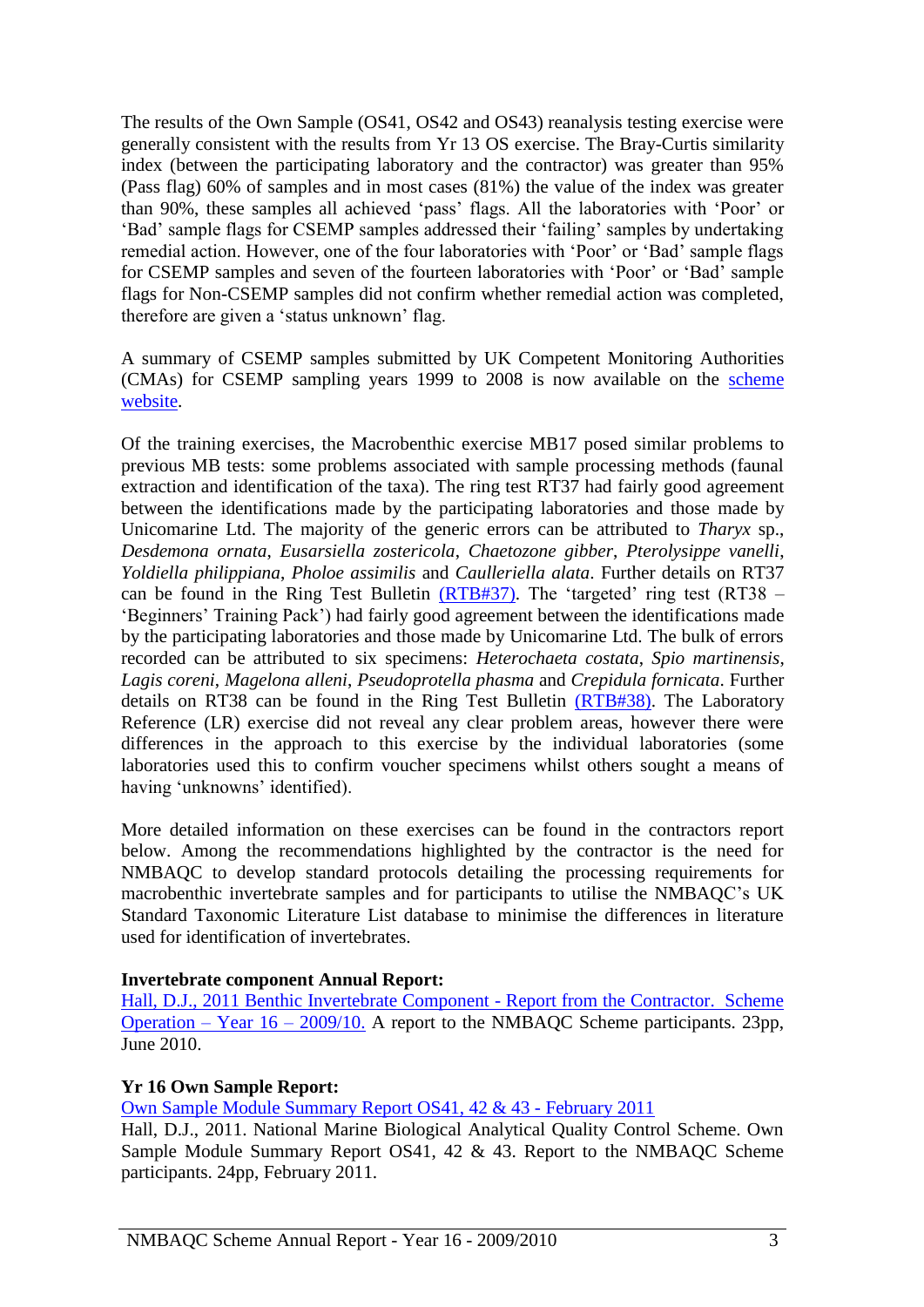## **Yr 16 Ring Test Bulletins**

#### RTB 38 - [April 2010](http://www.nmbaqcs.org/scheme-components/invertebrates/reports/rtb38.aspx)

Hall, D.J. and Taylor, J.G., 2010. National Marine Biological Analytical Quality Control Scheme. Ring Test Bulletin: RTB#38. Report to the NMBAQC Scheme participants. Unicomarine Report NMBAQCrtb#38, 30pp, April 2010.

### RTB 37 - [December 2009](http://www.nmbaqcs.org/scheme-components/invertebrates/reports/rtb-37new.aspx)

Hall, D.J. and Worsfold, T.M., 2009. National Marine Biological Analytical Quality Control Scheme. Ring Test Bulletin: RTB#37. Report to the NMBAQC Scheme participants. Unicomarine Report NMBAQCrtb#37, 37pp, December 2009.

### **Yr 16 Macrobenthic Exercise Report**

### MB 17 - [April 2010](http://www.nmbaqcs.org/scheme-components/invertebrates/reports/mb-17.aspx)

Hall, D.J. and Taylor, J.G., 2010. National Marine Biological Analytical Quality Control Scheme. Macrobenthic Exercise Results - MB17. Report to the NMBAQC Scheme participants. 23pp, April 2010.

## <span id="page-5-0"></span>*1.1.3 Taxonomic literature*

The following taxonomic key was produced through the NMBAQC in Yr 16:

#### [Cirratulid compilation, 2009](http://www.nmbaqcs.org/scheme-components/invertebrates/literature-and-taxonomic-keys/cirratulidae.aspx)

Worsfold, T.M., 2009. Progress on the identification of Cirratulidae in British and Irish waters through the NMBAQC Scheme: 1996-2009. Report to the NMBAQC Scheme participants. Unicomarine Report NMBAQCcir09, 114pp, July 2009.

### <span id="page-5-1"></span>**1.2 Particle Size Analysis component**

Contract Manager: Myles O' Reilly, SEPA Component Administrator: David Hall, Thomson Unicomarine Ltd

### <span id="page-5-2"></span>*1.2.1 Summary of activities*

*The sixteenth year of the Scheme (2009/10) involved one module under the Particle Size Analysis component:*

• Particle Size Analysis (PS34 and PS35) testing exercise, with pass/fail flag for UK CSEMP (NMMP) laboratories. Two marine sediment samples (one coarse the other much finer) supplied to participating laboratories for Particle Size Analysis.

Following an initial assessment of current PSA methods used by UK labs, a workshop was held at Cefas, Lowestoft in February 2009 for the NMBAQC Particle Size participating laboratories to discuss 'best practice' methods which should be included in a UK wide SOP. The Proceedings and supporting documents from this workshop are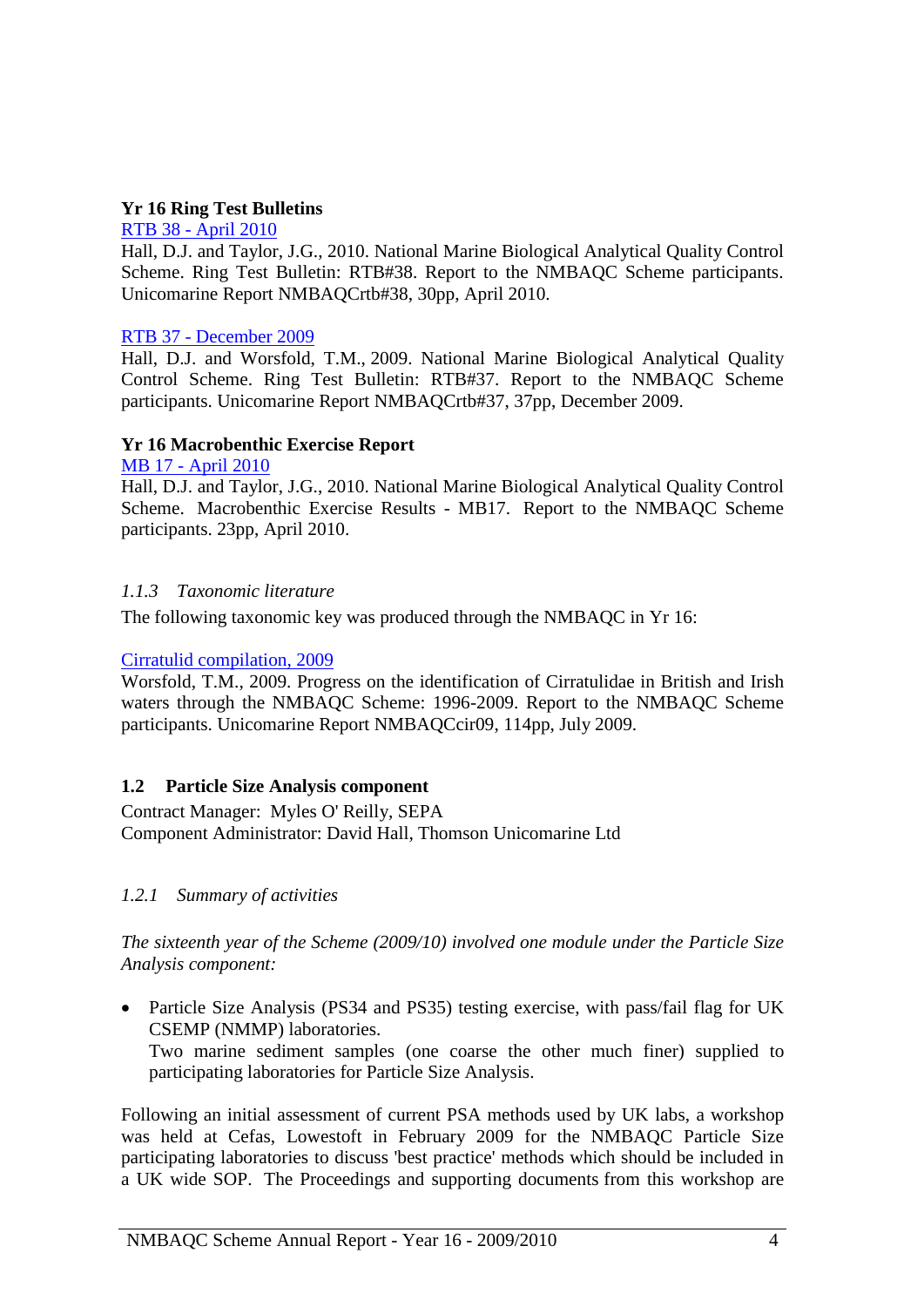available on the NMBAQC's **[PSA Workshops](http://www.nmbaqcs.org/scheme-components/particle-size-analysis/workshops.aspx)** page. Following this workshop Claire Mason (Cefas) began drafting a best practice guidance document for 'PSA for Supporting Biological Analysis' which was completed in November 2011.

## <span id="page-6-0"></span>*1.2.2 Summary of results*

Twelve laboratories participated in the particle size analysis component of the NMBAQC Scheme (see Appendix 2). Six laboratories were government laboratories; six were private consultancies. Half of the participants (6) were responsible for CSEMP (Clean Seas Environment Monitoring Programme) sample analysis. A summary of the overall NMBAQC participation levels is shown in Appendix 2.

The Particle Size testing exercise, PS34 (sandy mud sample) resulted in five 'fail' and fifty 'pass' flags; two of these fails were the result of transcription/spreadsheet errors. PS35 (slightly gravelly muddy sand sample) resulted in ten 'fail' and forty-five 'pass' flags; six of these fails, produced by three of the five participants that did not record a gravel component in their results.

More detailed information on this exercise can be found in the contractors report below. Among the recommendations highlighted by the contractor is the need for the participating laboratories to clearly describe the method of analysis and equipment used. The new NMBAQC's Best Practice Guide should be used from now on.

### **Particle Size component Annual Report:**

[Hall, D.J., 2010. Particle Size component -](http://www.nmbaqcs.org/media/10585/annrep0910_psa.pdf) Report from the contractor. Scheme Operation–Year 16 – 2009/10.

### **Best Practice Guidance for Particle Size Analysis**

[Mason, C., 2011. NMBAQC's Best Practice Guidance for Particle Size Analysis \(PSA\)](http://www.nmbaqcs.org/media/10839/nmbaqc%20best%20practice%20guidance_particle%20size%20analysis.pdf)  [for supporting biological analysis.](http://www.nmbaqcs.org/media/10839/nmbaqc%20best%20practice%20guidance_particle%20size%20analysis.pdf)

#### **Particle Size Reports:**

PS35 - [February 2010](http://www.nmbaqcs.org/scheme-components/particle-size-analysis/reports/ps35.aspx)

Hall, D.J., 2010. National Marine Biological Analytical Quality Control Scheme. Particle Size Results: PS35. Report to the NMBAQC Scheme participants. Unicomarine Report NMBAQCps35, 20pp, February 2010.

#### PS34 - [October 2009](http://www.nmbaqcs.org/scheme-components/particle-size-analysis/reports/ps34.aspx)

Hall, D.J., 2009. National Marine Biological Analytical Quality Control Scheme. Particle Size Results: PS34. Report to the NMBAQC Scheme participants. Unicomarine Report NMBAQCps34, 19pp, October 2009.

### <span id="page-6-1"></span>**1.3 Fish component**

Contract Manager: Steve Coates, Environment Agency Component Administrator: David Hall, Thomson Unicomarine Ltd

The sixteenth year of the Scheme (2009/10) involved the first official Fish Reverse Ring Test. Twenty laboratories participated in the fish component in year 16 of which 19 were government laboratories and one a private consultancy. Two of the government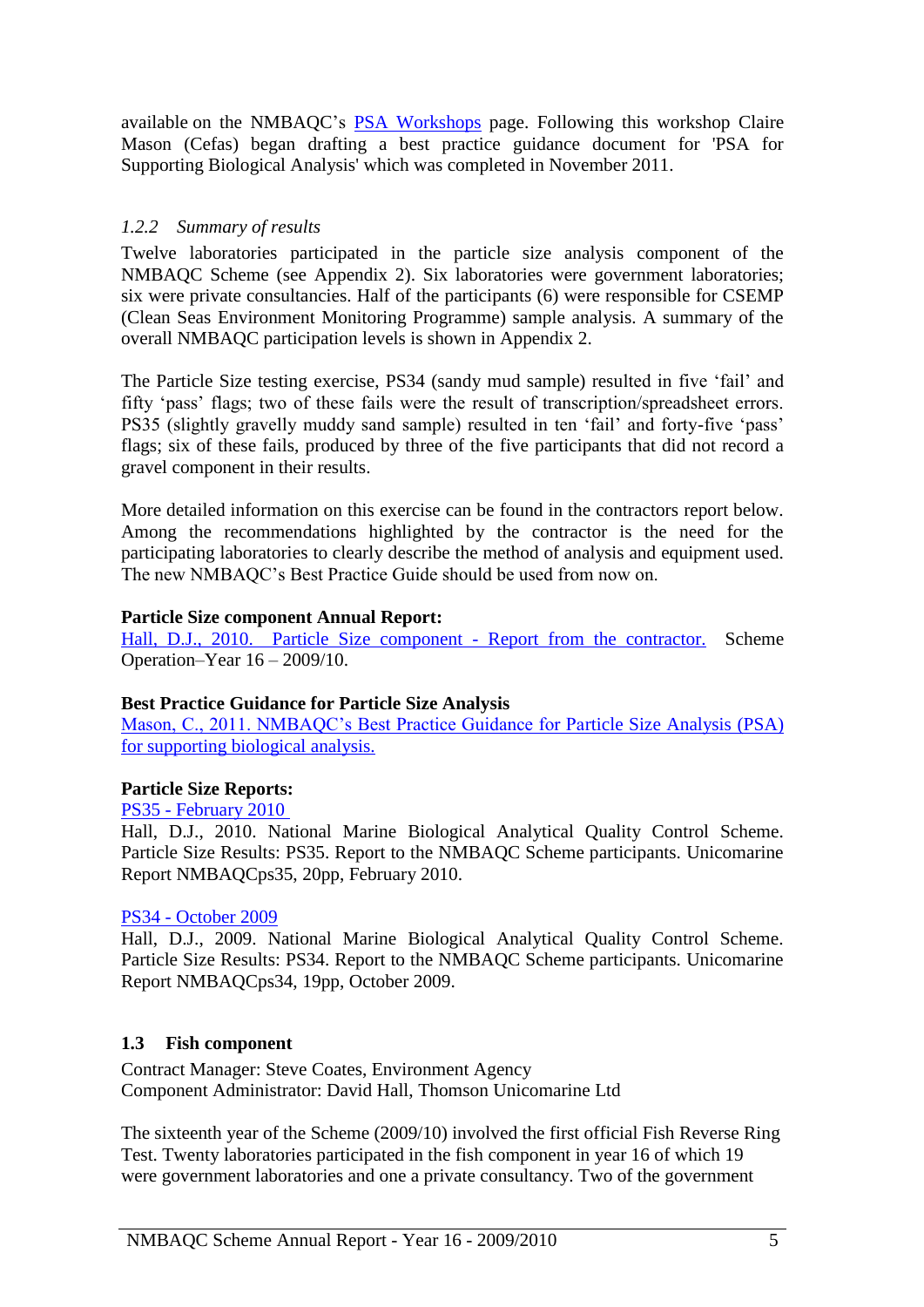laboratories combined their final entry. The component consisted of one module with a single exercise: re-identification of a set of fifteen fish specimens supplied by each of the participating laboratories (Fish Reverse Ring Test module). One potential problem highlighted within the Fish Reverse Ring Test was the identification of Lesser pipefish *Syngnathus rostellatus* with over half the submissions of this taxon incorrectly identified. Other recurring errors were noted for Gobies (several species), Bull-rout and Lesser sandeels. However, there were differences in the approach to this exercise by the individual laboratories; some laboratories used this as a test for confirming voucher specimens whilst others sought a means of having uncertain or 'unknowns' identified making it difficult to directly compare results.

Among the recommendations highlighted by the contractor is the need for the participants to inform Unicomarine of difficult taxa that they would like to be 'Ring Tested'. Participants are also invited to submit specimens for use in such exercises (approximately 20 specimens of equal size and condition would be required for inclusion).

A fish taxonomic workshop was held at University Marine Biological Station Millport, Scotland in April 2009. This workshop included work on general identification methods of marine and estuarine fish, with two key identification experts, Peter Henderson and Peter Miller. This was a trial workshop for Competent Monitoring Authority staff which received very positive feedback, therefore the NMBAQC plans to repeat workshop in a similar format which will be open to all NMBAQC participants in 2011.

More detailed information on this exercise and the workshop can be found in the contractor's report below.

#### **Fish component Annual Report:**

[Hall, D.J., Taylor J.G., 2010 Fish component -](http://www.nmbaqcs.org/media/10576/yr16annrep0910_fish.pdf) Report from the contractor. Scheme Operation – Year 16 – 2009/10. A report to the NMBAQC Scheme participants. 9pp, August 2010.

#### **Reverse Fish Ring Test Bulletin:**

#### RRT 01- [December 2009](http://www.nmbaqcs.org/scheme-components/fish/reports/rrt01-report.aspx)

Taylor, J. and Hall, D.J, 2009. National Marine Biological Analytical Quality Control Scheme. Reverse Fish Ring Test Bulletin: RRT01. Report to the NMBAQC Scheme participants. Unicomarine Report NMBAQCrrt01, 22pp, December 2009.

#### <span id="page-7-0"></span>**1.4 Phytoplankton component**

Scheme Administrator: Joe Silke, Marine Institute, Galway, Ireland. Registration and fee collecting arranged through BEQUALM Website (based at CEFAS Lab, Lowestoft).

#### <span id="page-7-1"></span>*1.4.1 Summary of activities*

The Phytoplankton inter-comparison exercise comprised of two exercises (enumeration and identification) and one workshop: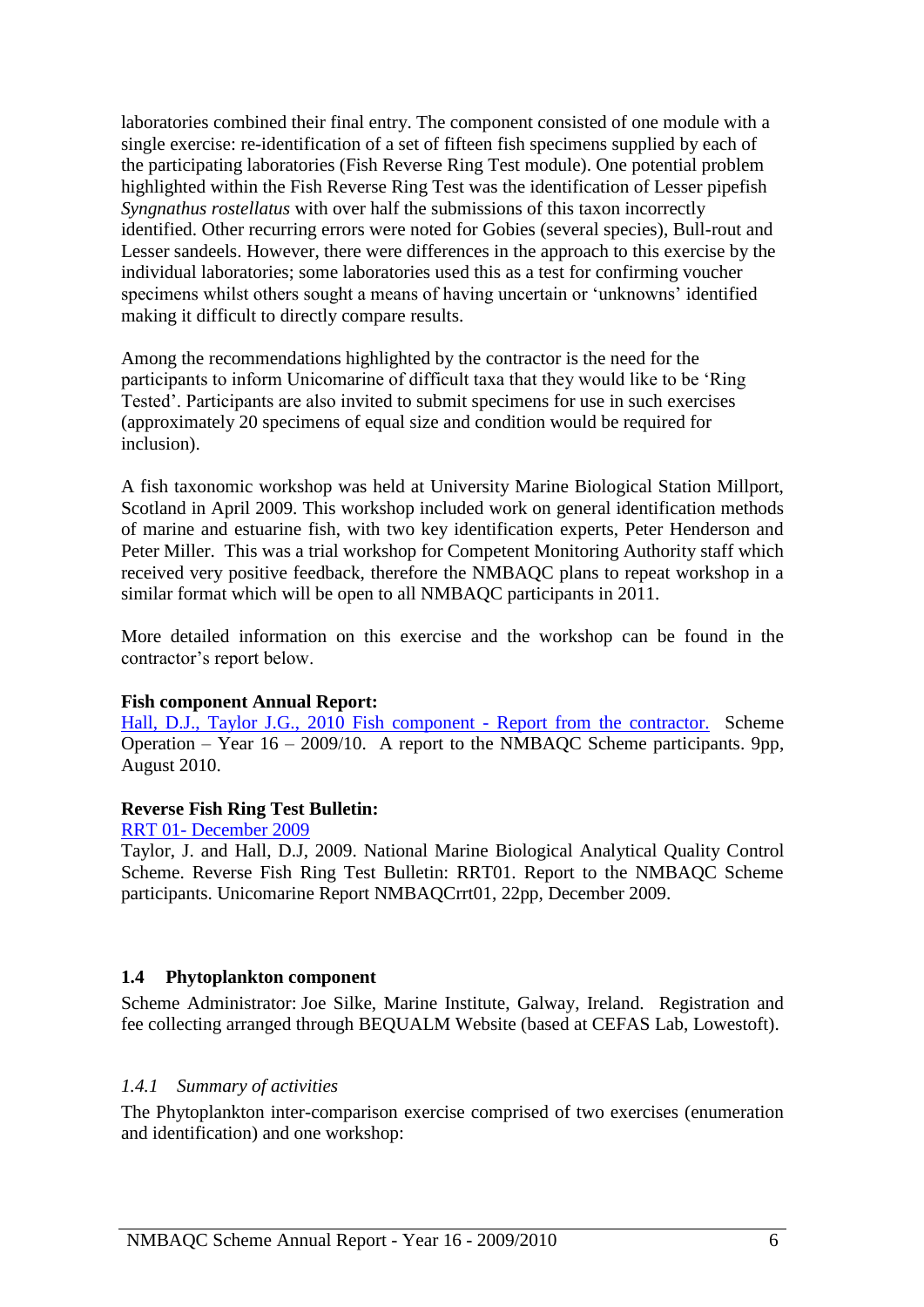- Enumeration of cells exercise: In 2009, six seawater samples spiked with live phytoplankton culture preserved in Lugol's iodine. The 6 samples were triplicates of low cell density aliquots and high cell density aliquots. Preliminary cell counts for each cell density were carried out using a Sedgewick-Rafter cell counting chamber to ascertain the approximate densities in the samples. The 1ml aliquots at low cell concentrations contained 200 cells approximately and the high cell concentration 10000 cells (hypothesised values based on 10 replicate counts).
- Identification exercise: custom-made from 'scratch' and comprises 8 questions and 300 marks. The exercise uses photographs and line drawings of marine phytoplankton species. The exercise is biased towards Diatoms, Dinoflagellates and toxic/harmful phytoplankton species.
- Taxonomic quiz: a repeat of the exercise from 2008.
- Workshop: the BEQUALM workshop was held on the  $16<sup>th</sup>$  of April 2009 at the Marine Institute, Galway, Ireland. The statistical analysis of the results was made by John Newell of the Biostatistics Unit of the National University of Ireland, Galway. Presentations were by the guest speaker Dr. Urban Tillman, Alfred Wegener Institute, Germany, on *Azadinium spinosum* and protistan grazing. Josephine Lyons of the Marine Institute Phytoplankton unit gave a talk on accreditation in the phytoplankton lab.

## <span id="page-8-0"></span>*1.4.2 Summary of results*

A total of 34 analysts from 17 laboratories (from the UK, Ireland, Holland, Germany and Spain) participated in the Phytoplankton enumeration and identification ring test in year 16 (see Appendix 2).

The identification exercise showed good repeatability between participants, the Galway laboratory and the 'Galway Gold Standard'. Most analysts exceeded the 70% overall pass mark. Seven analysts performed above 90%, 15 analysts between 80 and 90%, 11 analysts between 70 and 80% and 1 analyst below the pass mark. In the enumeration exercise, most labs underestimated the count for *Prorocentrum micans*. Although most analysts performed well, there was overall evidence of lack of reproducibility within and between labs. But overall, the standard of the enumeration and identification exercise was very high.

More detailed information on this exercise can be found in the following contractor report:

### **Phytoplankton Enumeration and Identification Ring Test**

Salas, R.G., 2009. [Phytoplankton enumeration and identification analysis.](http://www.nmbaqcs.org/media/4481/bequalm%20phy-icn-09-mi1%20final%20report%20vr3.0.pdf) Ring Test PHY-ICN-09-MI1 Exercise Report. 86pp.

# <span id="page-8-1"></span>**1.5 Epibiota component**

Contract Manager: Matt Service, AFBI Component Administrator: Ian Sotheran, Envision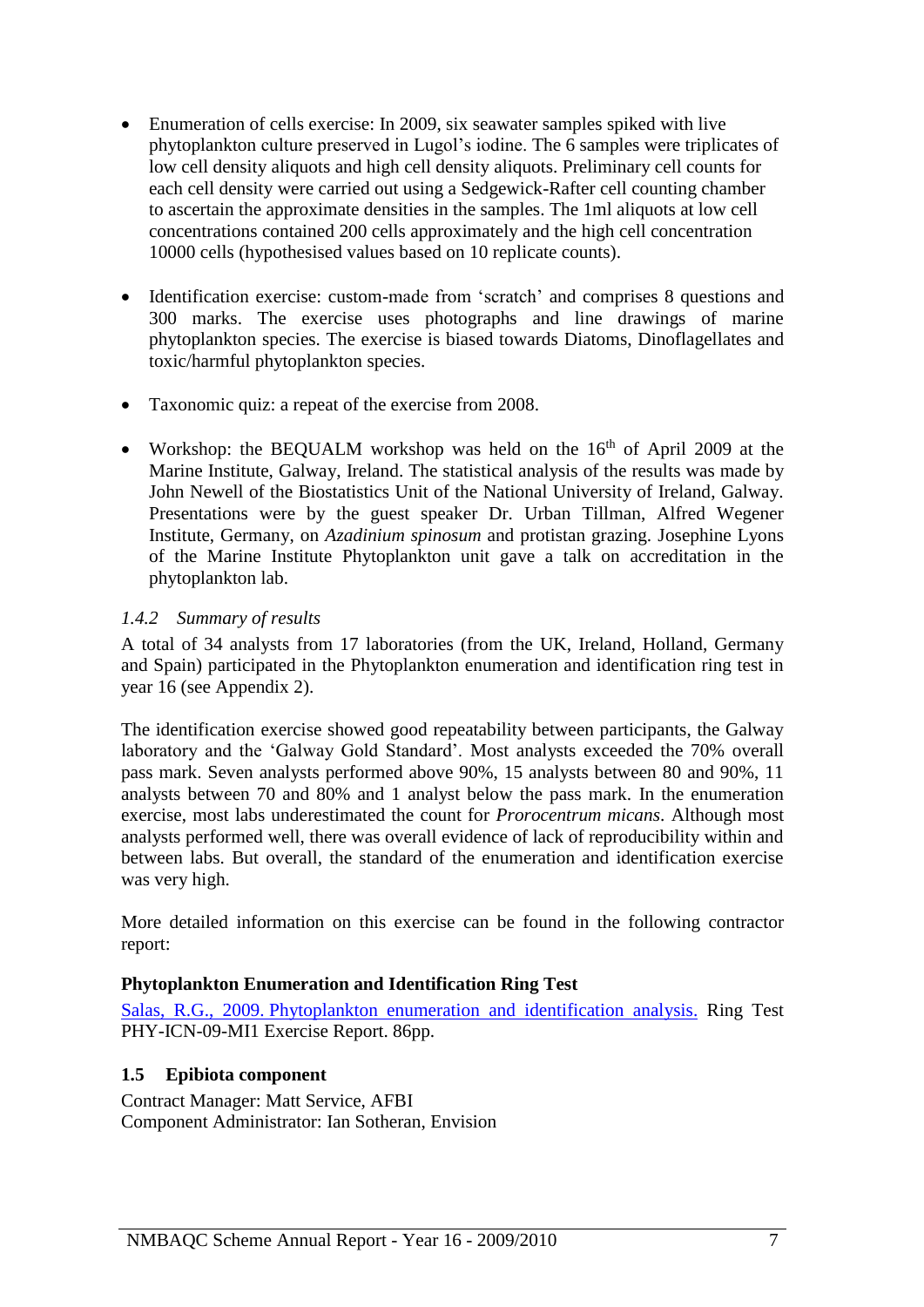# <span id="page-9-0"></span>*1.5.1 Summary of activities*

The Epibiota trial video ring test, which involved three separate ring tests run in Year 15 was concluded in Year 16 with a two day workshop which was held at the Centre for Life, Newcastle upon Tyne in May 2009.

## <span id="page-9-1"></span>*1.5.2 Summary of results*

The Epibiota trial video ring test identified several issues which were discussed at the final workshop. Issues generally involved participants identifying biota to different taxonomic levels, and there were substantial discrepancies between counts and percentage cover estimates particularly when there were high numbers of biota. There was also substantial variation between participants interpretation of substrates (e.g. between coarse sand and gravels). There were also issues with the variable level of expertise of participants and the variable analysis methods used by participants. Finally, the marking scheme of the ring tests had some drawbacks, and future marking schemes will require the development of Pass/Fail criteria.

The workshop proceedings and detailed results and recommendations from the Epibiota trial video ring test can be found in the [Epibiota Trial Video Ring Test Reports \(2007-](http://www.nmbaqcs.org/scheme-components/epibiota/reports.aspx) [2009\).](http://www.nmbaqcs.org/scheme-components/epibiota/reports.aspx)

## <span id="page-9-2"></span>*1.5.3 Taxonomic literature*

A summary of taxonomic literature relevant to the identification subtidal epibiota was compiled for the Epibiota trial video ring test and is now available on the [NMBAQC](http://www.nmbaqcs.org/scheme-components/epibiota/taxonomic-references.aspx)  [website.](http://www.nmbaqcs.org/scheme-components/epibiota/taxonomic-references.aspx)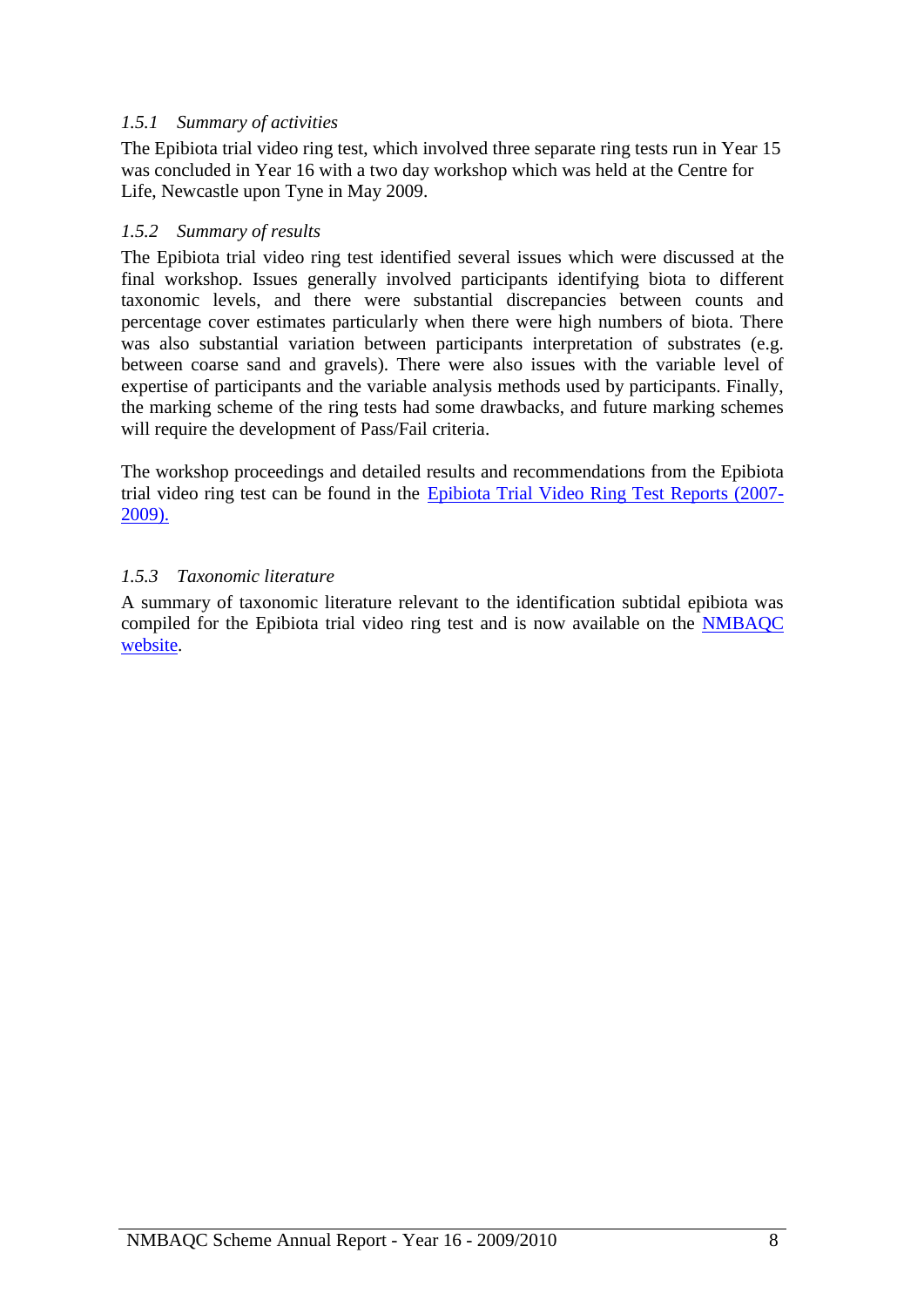| <b>Name</b>          | Organisation                                                       | <b>Position</b>                                                                      |
|----------------------|--------------------------------------------------------------------|--------------------------------------------------------------------------------------|
| <b>Tim Mackie</b>    | Environment & Heritage Service, NI                                 | Chair                                                                                |
| Amanda Prior         | <b>Environment Agency</b>                                          | <b>Finance Manager</b>                                                               |
| Prue Addison         | Environment Agency / Joint Nature<br><b>Conservation Committee</b> | Secretary                                                                            |
| Myles O'Reilly       | Protection<br>Scottish<br>Environment<br>Agency                    | <b>Invertebrate Contract Manager</b>                                                 |
| <b>Steve Coates</b>  | <b>Environment Agency</b>                                          | <b>Fish Contract Manager</b>                                                         |
| <b>Joe Silke</b>     | Marine Institute, Ireland                                          | Phytoplankton Contract Manager                                                       |
| <b>Clare Scanlan</b> | Scottish<br>Environment<br>Protection<br>Agency                    | Macroalgae Contract Manager                                                          |
| <b>Carol Milner</b>  | <b>APEM Ltd</b>                                                    | <b>Contractors Representative</b>                                                    |
| Lucie Oliver         | Countryside Council for Wales<br><b>Environment Agency</b>         | <b>CMA</b> Representative                                                            |
| <b>Matt Service</b>  | Agri-Food and Biosciences Institute,<br>NI                         | <b>CMA</b> Representative                                                            |
| Keith Cooper         | Centre for Environment, Fisheries &<br><b>Aquaculture Science</b>  | <b>CMA</b> Representative                                                            |
| Mike Robertson       | <b>Fisheries</b><br>Research<br>Services,<br>Aberdeen              | <b>CMA</b> Representative                                                            |
| David Hall           | Thomson Unicomarine Ltd                                            | Invertebrate, Particle<br><b>Size</b><br>and<br><b>Fish Components Administrator</b> |

# <span id="page-10-0"></span>**Appendix 1 - NMBAQC Co-ordinating Committee – Year 16 - 2009/2010**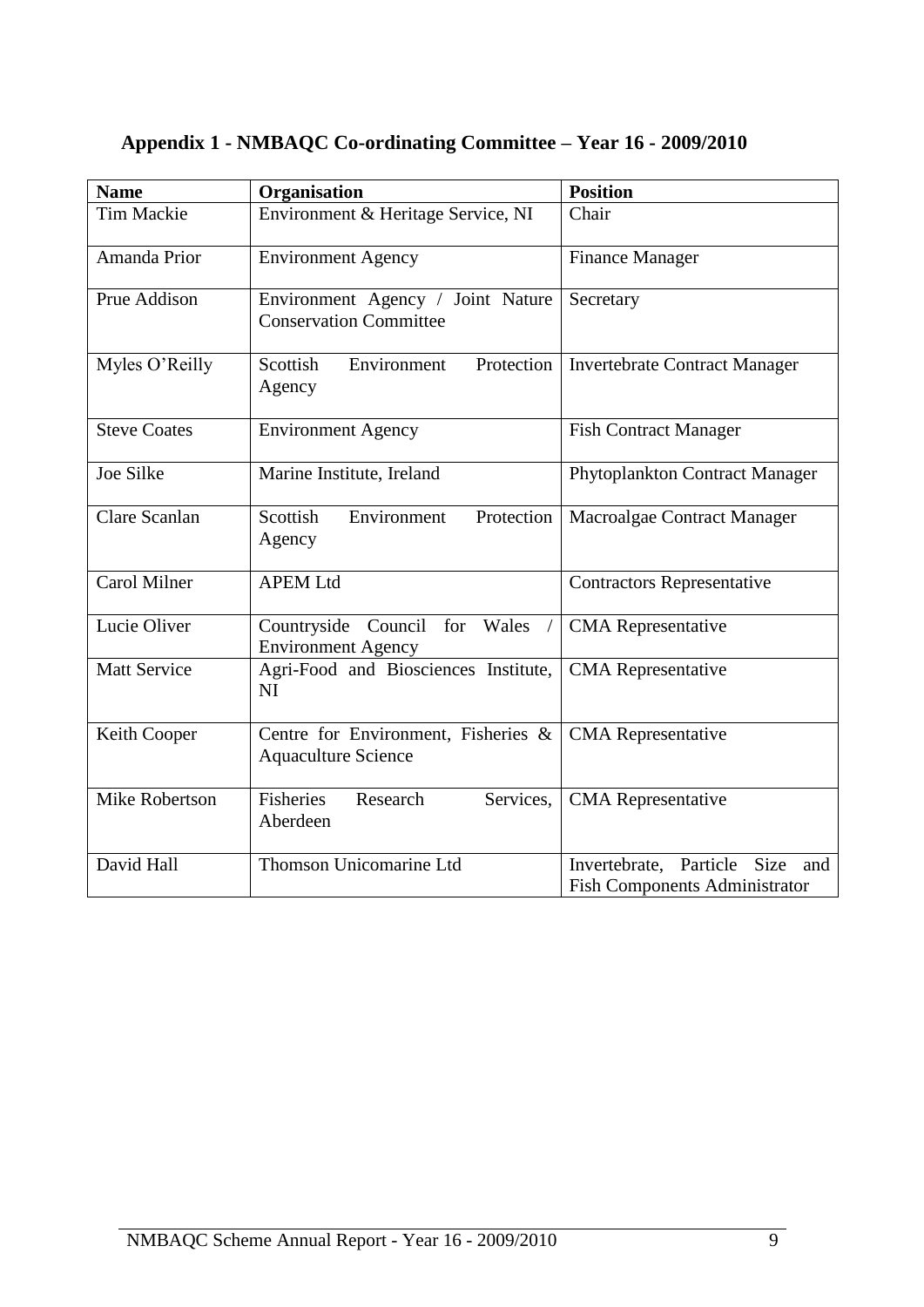|              | <b>ORGANISATION</b>                        | Invertebrate | <b>PSA</b>   | Fish         | Epibiota      | Phytoplankton |
|--------------|--------------------------------------------|--------------|--------------|--------------|---------------|---------------|
| $\mathbf{1}$ | <b>Agri-Food and</b>                       | $\checkmark$ | $\checkmark$ | $\checkmark$ | ✓             | ✓             |
|              | <b>Biosciences Institute</b>               |              |              |              |               |               |
| 2            | <b>AMSL</b>                                |              |              |              | ✓             |               |
| 3            | <b>APEM Ltd</b>                            | ✓            |              | ✓            |               |               |
| 4            | <b>AWI/BAH, Germany</b>                    |              |              |              |               | ✓             |
| 5            | <b>Benthic Solutions Ltd</b>               | ✓            |              |              |               |               |
| 6            | <b>Biotikos</b>                            |              |              |              |               |               |
| 7            | <b>Centre for</b>                          |              |              |              | ✓             |               |
|              | <b>Environment, Fisheries</b>              |              |              |              |               |               |
|              | & Aquaculture Science                      |              |              |              |               |               |
| 8            | <b>CMACS Ltd</b>                           | ✓            |              |              | ✓             |               |
| 9            | <b>Countryside Council</b>                 | ✓            |              |              | ✓             |               |
|              | for Wales                                  |              |              |              |               |               |
| 10           | <b>Ecospan</b>                             | ✓            |              |              |               |               |
|              | <b>Environmental Ltd</b>                   |              |              |              |               |               |
| 11           | EMU Ltd.                                   |              | ✓            |              | ✓             |               |
| 12           | <b>Environment Agency</b>                  |              |              | ✓            |               |               |
| 13           | <b>Envision</b>                            |              |              |              | Contract      |               |
|              |                                            |              |              |              | Administrator |               |
| 14           | <b>Fisheries Research</b>                  |              |              |              |               | ✓             |
|              | <b>Services, Marine</b>                    |              |              |              |               |               |
|              | Laboratory                                 |              |              |              |               |               |
| 15           | <b>Fish Vet Group</b>                      | ✓            |              |              |               |               |
| 16           | <b>Fugro</b>                               |              |              |              | ✓             |               |
| 17           | <b>FRS</b>                                 |              |              |              |               |               |
| 18           | <b>Gardline</b>                            |              |              |              | ✓             |               |
|              | <b>Environmental</b>                       |              |              |              |               |               |
| 19           | Grontmij / AquaSense                       | ✓            |              |              |               |               |
| 20           | <b>Hebog Environmental</b>                 |              |              |              |               |               |
|              | Ltd                                        |              |              |              |               |               |
| 21           | <b>Herriot Watt</b>                        |              |              |              | ✓             |               |
| 22           | <b>Hunter Biological</b>                   | ✓<br>✓       |              |              |               |               |
| 23           | <b>Institute of Estuarine</b>              |              |              |              |               |               |
|              | and Coastal Studies,                       |              |              |              |               |               |
|              | <b>University of Hull</b>                  |              |              |              |               |               |
| 24           | <b>INTECMAR</b>                            |              |              |              |               | ✓             |
| 25           | <b>IRTA</b>                                |              |              |              |               | ✓             |
|              | <b>Isle of Man</b>                         |              |              |              |               |               |
|              | Government                                 |              |              |              |               |               |
| 26           | Laboratory<br><b>Jacobs Engineering UK</b> | $\checkmark$ |              |              |               | ✓             |
|              | Ltd                                        |              |              |              |               |               |
| 27           | <b>Joint Nature</b>                        | Info Only    |              |              | ✓             |               |
|              | <b>Conservation</b>                        |              |              |              |               |               |
|              | <b>Committee</b>                           |              |              |              |               |               |
| 28           | Koeman en Bijkerk bv,                      |              |              |              |               |               |
|              | <b>The Netherlands</b>                     |              |              |              |               |               |
| 29           | <b>LCCRRPP</b>                             |              |              |              |               |               |
|              |                                            |              |              |              |               |               |
| 30           | <b>LVCC Palmones.</b>                      | ✓            |              |              |               |               |
|              | Egmasa, Spain                              |              |              |              |               |               |
| 31           | <b>Marine Bio Images</b>                   |              |              |              | ✓             |               |
| 32           | <b>Marine Ecological</b>                   |              |              |              |               |               |
|              | <b>Solutions Ltd.</b>                      |              |              |              |               |               |
| 33           | <b>Marine Ecological</b>                   | ✓            |              |              |               |               |
|              | <b>Surveys Ltd.</b>                        |              |              |              |               |               |

# <span id="page-11-0"></span>**Appendix 2 - NMBAQC scheme participation for Year 16**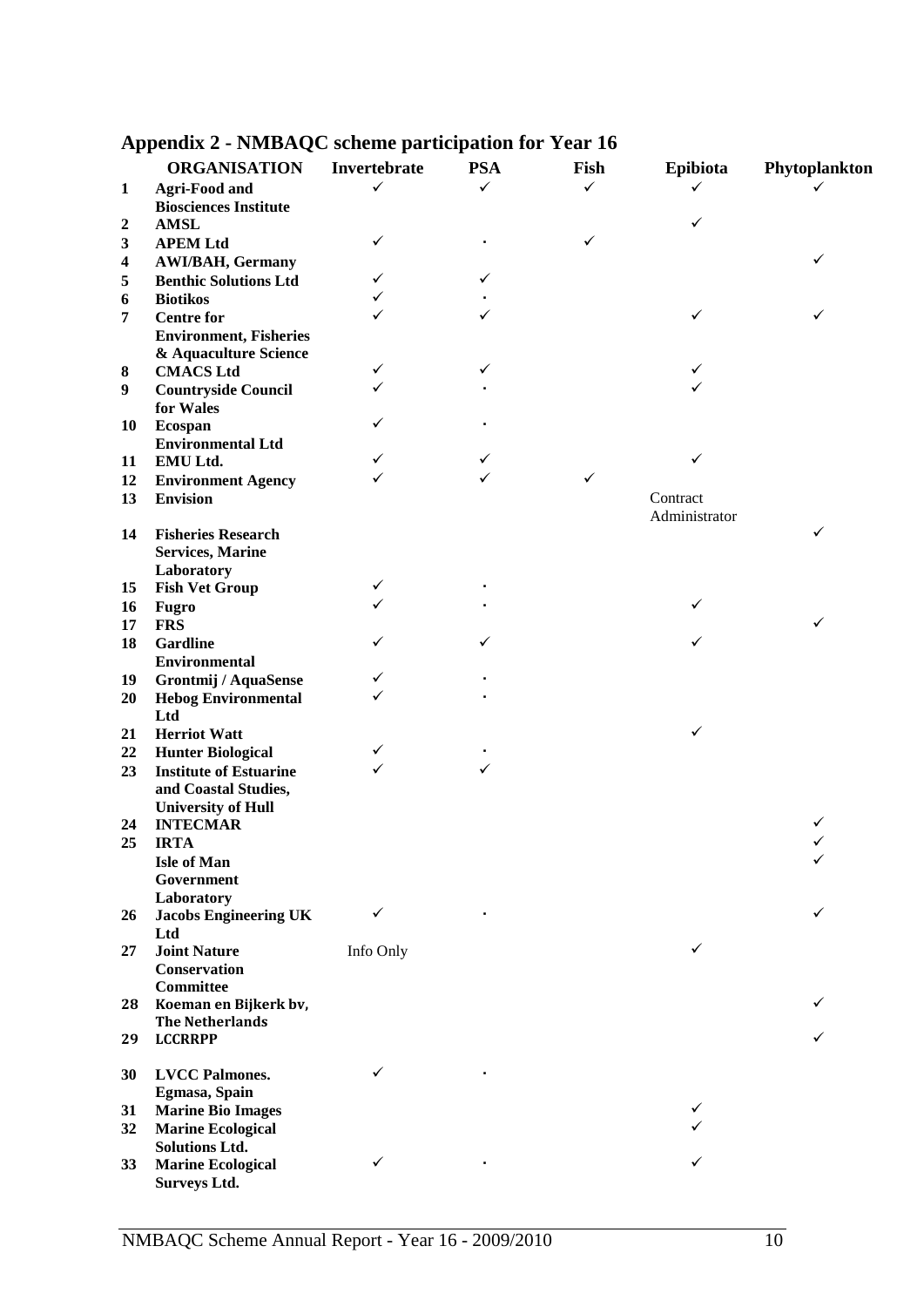| 34       | <b>Marine Farm Services,</b><br><b>Shetland Seafood</b><br><b>Quality Council</b><br>(SSQC)    | $\checkmark$  |               |               |              |   |
|----------|------------------------------------------------------------------------------------------------|---------------|---------------|---------------|--------------|---|
| 35       | <b>Marine Institute,</b><br><b>Ireland</b>                                                     |               |               |               |              |   |
| 36       | <b>Marine Scotland -</b><br><b>Science (formerly</b><br><b>Fisheries Research</b><br>Services) | ✓             | ✓             |               | ✓            |   |
| 37       | <b>Marine Phytoplankton</b>                                                                    |               |               |               |              |   |
| 38       | Ecologist<br><b>National University of</b><br><b>Ireland</b><br>(Martin Ryan Marine            | ✓             |               |               |              |   |
|          | <b>Science Institute -</b>                                                                     |               |               |               |              |   |
| 39       | <b>Benthic Ecology Unit)</b><br><b>Natural England</b>                                         |               |               |               | ✓            |   |
| 40       | <b>Netherlands Institute of</b><br><b>Ecology</b>                                              | ✓             |               |               |              |   |
| 41       | <b>Northern Ireland</b>                                                                        | ✓             |               |               |              |   |
| 42       | <b>Environment Agency</b><br>Pelagial                                                          |               |               |               |              |   |
| 43       | <b>Precision Marine</b>                                                                        | ✓             |               |               |              |   |
| 44       | <b>Survey Ltd</b><br><b>Royal Haskoning</b>                                                    |               |               |               |              |   |
| 45       | <b>RPS Planning and</b>                                                                        |               |               |               | $\checkmark$ |   |
| 46       | <b>Development Ltd</b><br><b>SAHFOS</b>                                                        |               |               |               |              |   |
| 47       | <b>Scottish Association of</b><br><b>Marine Science</b>                                        |               |               |               |              | ✓ |
| 48       | <b>Scottish Natural</b><br>Heritage                                                            | Info Only     |               |               | ✓            |   |
| 49       | <b>Scottish Environment</b>                                                                    | ✓             |               |               |              |   |
| 50       | <b>Protection Agency</b><br><b>The Water</b>                                                   |               |               |               |              | ✓ |
| 51       | <b>Management Unit</b><br><b>Unicomarine Ltd</b>                                               | Contract      | Contract      | Contract      | ✓            |   |
|          |                                                                                                | Administrator | Administrator | Administrator |              |   |
| 52<br>53 | <b>University of Plymouth</b><br><b>University of St</b><br><b>Andrews (SERG:ES)</b>           | ✓             |               |               | ✓            |   |
| 54       | <b>University of Stirling</b>                                                                  | ✓             |               |               |              |   |